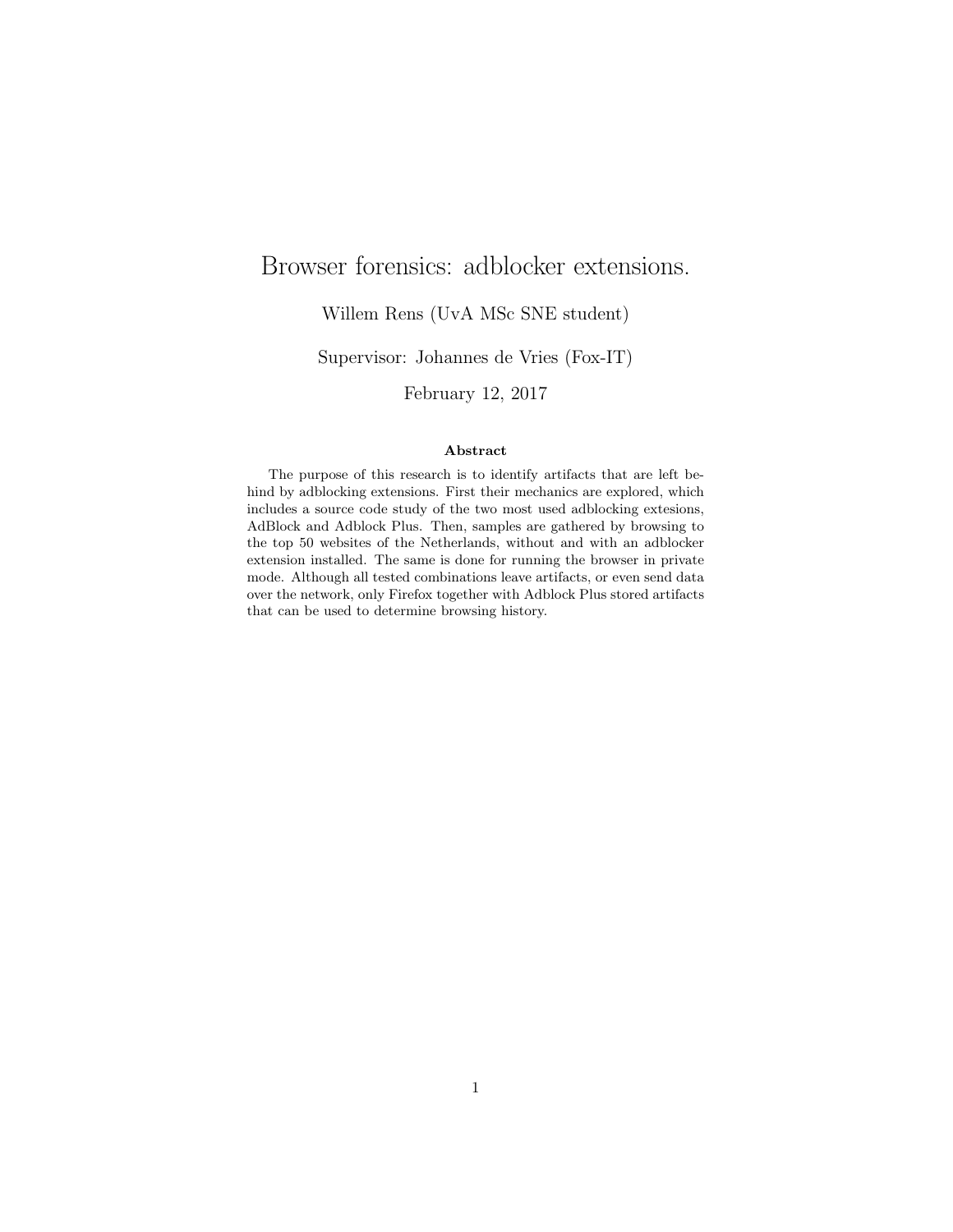# Contents

| $\mathbf{1}$ | Introduction                                                                                                                                                                                                               | 3                          |
|--------------|----------------------------------------------------------------------------------------------------------------------------------------------------------------------------------------------------------------------------|----------------------------|
| $\mathbf 2$  | Background information and previous work                                                                                                                                                                                   | 3                          |
| 3            | Research questions                                                                                                                                                                                                         | $\overline{\mathbf{4}}$    |
| 4            | Approach                                                                                                                                                                                                                   | $\overline{\mathbf{4}}$    |
| 5            | Ad-blocker mechanics<br>5.1<br>5.2                                                                                                                                                                                         | 5<br>6<br>6                |
| 6            | Code review<br>6.1<br>6.2                                                                                                                                                                                                  | 8<br>8<br>9                |
| 7            | Results<br>Google Chrome AdBlock 3.8.4 Artifacts<br>7.1<br>Mozilla Firefox Adblock Plus 2.8.2 Artifacts<br>7.2<br>Internet Explorer Adblock Plus 2.0.1 Artifacts<br>7.3<br>Microsoft Edge AdBlock 1.9.0.0 Artifacts<br>7.4 | 12<br>12<br>13<br>14<br>14 |
| 8            | Conclusion                                                                                                                                                                                                                 | 16                         |
| 9            | Future research                                                                                                                                                                                                            | 17                         |
|              | 10 Appendix                                                                                                                                                                                                                | 19                         |
|              | 10.1 Top 50 most popular sites in The Netherlands as per Alexa.com                                                                                                                                                         | 19                         |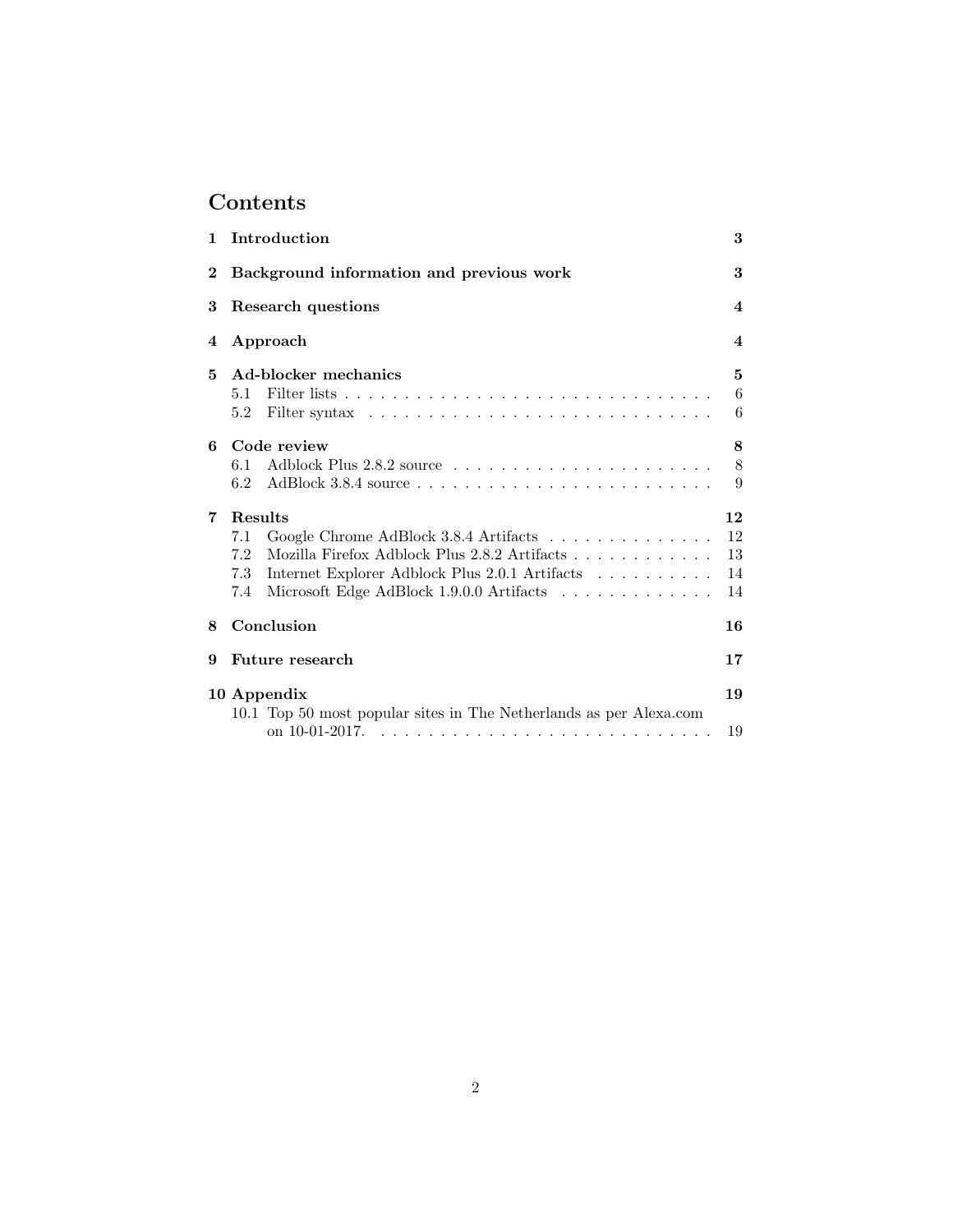## 1 Introduction

Ad-blocking extensions for web browsers have seen a large increase in use over the past years. The latest usage estimates vary widely, from 20% by analysis of network traffic of a major European ISP [1][2] in 2015, to 62% by undergraduate business students measured in 2011 [3]. A report by Adobe and Pagefair indicates a 41% increase of usage year by year [4]. This wide and increasing adoption makes it so that in case these extensions implicitly or explicitly store useful artifacts, browser forensics may benefit from this. Of course there are other ways to determine browsing activity but its methods are not always available, such as when browsing happened in private mode. If an ad-blocking extension runs during this mode and leaves usable artifacts, such as filter hits, they may provide forensic researcher with just enough information to complete their investigation. In short, the goal of this project is to determine what artifacts are stored by ad-blocking extensions and to determine to what extent they can be used to proof browsing history. The next section will briefly go over related work and describes two situations why more traditional methods to browser forensics do not always succeed.

# 2 Background information and previous work

A reason why conventional browser forensics may not succeed is when the user has deliberately cleared its browsing history, caches, cookies and other data stored by the browser. This does not always mean the data is not recoverable because when a file is deleted from a file system, most operating systems do not overwrite the blocks on the disk that the file is written on [9]. Specifically, Jeon et al. [10] has showed that deleted SQLite files can be recovered successfully, and browsers do store artifacts in this format. However, the success of recovery depends on whether the deleted data has been overwritten, which may happen anytime, so a forensic investigator can never completely rely on this method. Furthermore, the increase in use of solid state drives often halts such recovery techniques because unused blocks are overwritten [26].

Another reason is that all popular web browsers now include the feature of private browsing. In Mozilla Firefox this feature is known as 'Private Browsing', while Google Chrome calls it 'Incognito mode' and in Internet Explorer and Edge it is known as 'InPrivate'. When launching these browsers in private mode they all claim to maintain complete user privacy by not storing traces of web browsing sessions such as visited websites, search history, download history, web form history, cookies, or any temporary Internet files. Flowers et al. [5] studied the validity of this claim. According to them, IE11 used in 'Inprivate' mode still leaves artifacts on the disk that can lead to visited URL's and search terms used. For Firefox and Chrome the only on disk traces were found in the Windows file pagefile.sys which functions as virtual memory that temporarily stores RAM data for potential later use, which is far from optimal for forensics. Ad-blocker plug-ins, depending on the browsers settings, run during private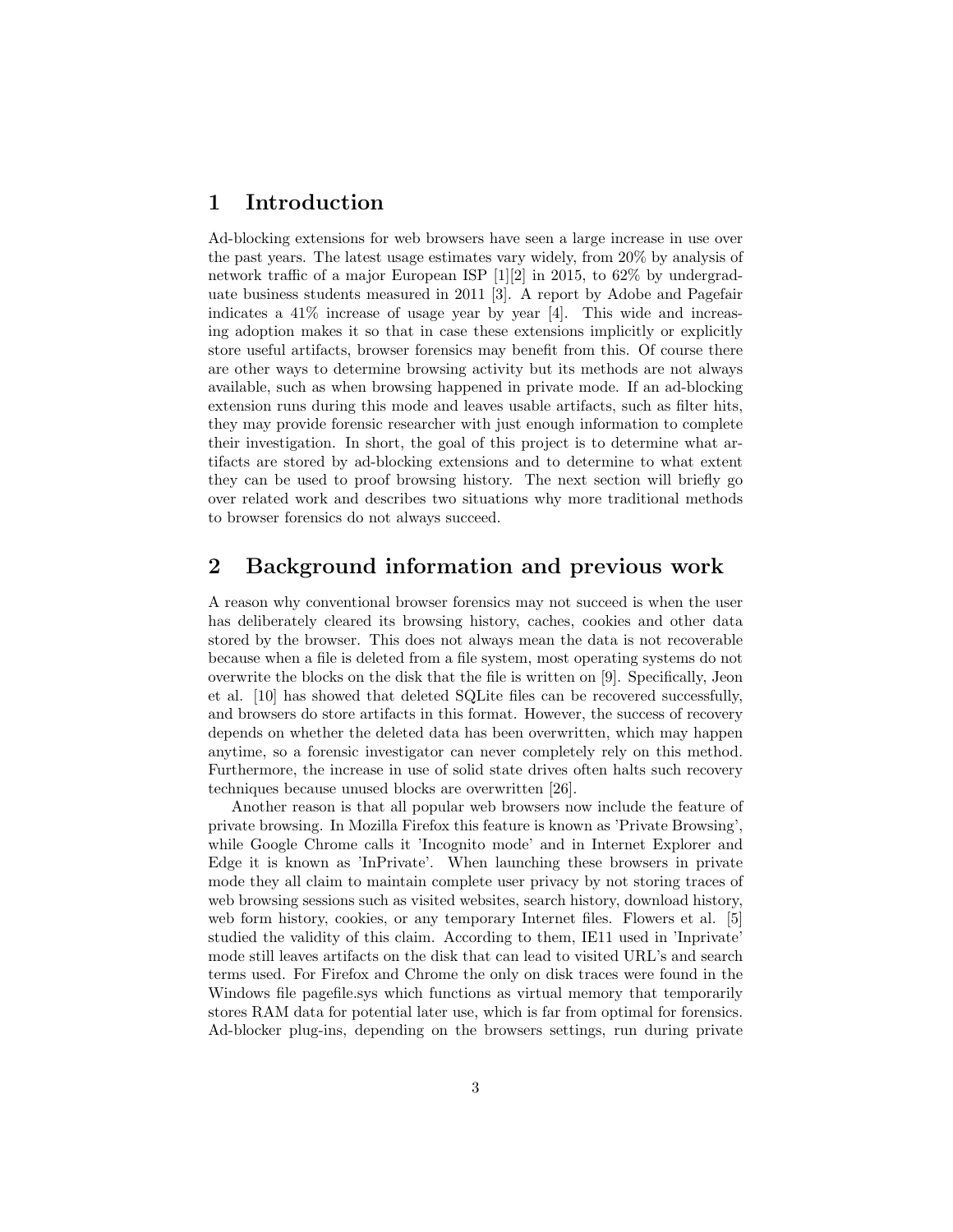browsing sessions which gives ground for including this mode in the experiments.

# 3 Research questions

1. What artifacts are stored by the tested ad-blocking extensions during normal and private browsing?

To support these research questions, the mechanics used by the tested ad-blockers are explored. It includes a short study of their source code.

2. To what extent can the artifacts be used to determine browsing history?

## 4 Approach

The latest versions of the browsers Internet Explorer, Microsoft Edge, Google Chrome and Mozilla Firefox were tested with their most popular ad-blocking extension. According to w3counter [8] in December 2016 these browsers have a market share of 8.7% (IE + Edge),  $56.6\%$  (Chrome) and  $10.4\%$  (Firefox). Safari also has a considerable market share with 14.1%, but this browser was not tested. The browsers will be tested both in normal browsing and private browsing mode. First control samples are gathered without the use of ad-blocker extensions. Next, samples are gathered with the ad-blocker extensions enabled. AdBlock is the most downloaded extension for Google Chrome and Microsoft Edge, but is not available on the other tested browsers [12] [11]. Adblock Plus is the most popular ad-blocker for Mozilla Firefox [13]. Adblock Plus also claims that they are the most popular ad-blocking extension for Internet Explorer. The tested browser and ad-blocking plugins combinations can be found in Table 1.

| <b>Browser</b>             | Extension          |
|----------------------------|--------------------|
| Google Chrome/55.0.2883.87 | AdBlock 3.8.4      |
| Mozilla Firefox 46.0       | Adblock Plus 2.8.2 |
| Internet Explorer 11       | Adblock Plus 1.6   |
| Microsoft Edge/14.14393    | $AdBlock$ 1.9.0.0  |

Table 1: Tested browsers and extensions.

For Chrome and Firefox each browser session is started with the creation of a fresh browser user data directory, after the browser session, this folder and its contents are stored for later analysis. The expectations were that it would be unlikely artifacts are stored outside this folder. Internet Explorer and Microsoft Edge do not have the concept of a data directory for each user profile. So for this reason, and to make sure no artifacts are stored somewhere on other places of the file system, the forensics tool OSForensics was used to determine system wide file changes. This tool is capable of creating snapshots of the file system so that a comparison of two stages provide insight into which files were created,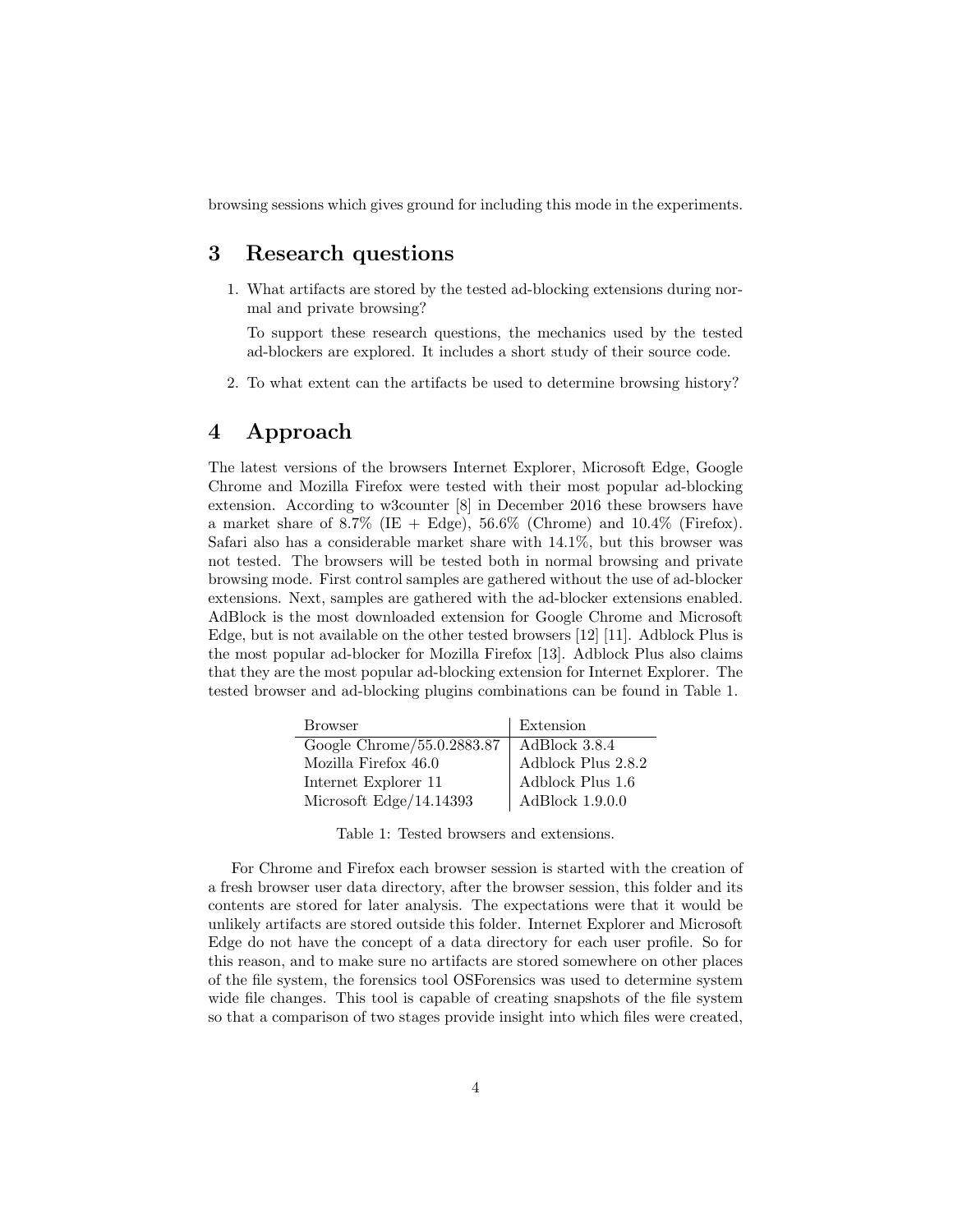modified and deleted. The same tool was used by Flowers et al. [5] in their forensic investigation to browser artifacts in private and portable modes.

The browser sessions entailed the visitation of the top 50 sites of The Netherlands as per Alexa [6], see appendix section 6.1 for the complete list. This was automated using Python and Selenium, which allows for browser control. Automation of this process enables relative easy reproduction of this research project. All code is published on a repository here<sup>1</sup>, including the user-data directories for Firefox and Chrome for each sample. Furthermore, code to analyze the samples and parse patterns.ini can be found here.

Research indicates 80% of software is used in its default setting, Wills et al. [7] confirms this for the use of Adblock Plus. This brings up the question whether it is sensible to include different settings of the extensions during the experiments. Even if specific settings have an effect on the storage of artifacts, the likelihood of finding these settings in a realistic environment may be unreasonably small to incorporate it in forensic procedures. That is why only default configurations were considered. And lastly, the experiments were carried out on a Windows 10 Home version 1607 (build 14393.693) 64-bit OS.

## 5 Ad-blocker mechanics

In 2004 an ad-blocker called AdBlock was released for Firefox, which was later renamed to AdBlock Plus. When Google Chrome came along in 2008, Adblock Plus initially did not port it to this new browser. This is where a new extensions called AdBlock filled the gap, which has no relation with the initial AdBlock for Firefox released in 2004. Over time, AdBlock and Adblock Plus added support for additional browsers[16]. AdBlock and Adblock Plus are thus two distinct ad-blocking extensions, that have different code bases and maintainers. Furthermore, because each browser has their own API for extensions, code bases differ slightly for each browser.

Regardless of subtle implementation specifics, its core functionality is the same for both extensions. At the heart is a mechanism to block or hide adverts based on filters, which follow a syntax that that can be found here [17]. It is also described in the next section. The syntax is the same for both tested ad-blockers. For more control regular expressions may also be used, but for performance reasons it is recommended against [18]. If one of these rules match an URL that is not whitelisted, the request of this url is blocked. This works trough a mechanism called content policies, this is code that gets called whenever the browser needs to load something. There are several of such built-in content policies, for example, when the browsers settings are changed so that some websites images should not be loaded, a content-policy is configured. Any browser extension can register such content-policies. So in essence, ad-blockers register a content-policy and then evaluate the to be requested domains against its loaded filter list and decide whether to block or not.

<sup>1</sup>https://github.com/berdt/AdBlocker-forensics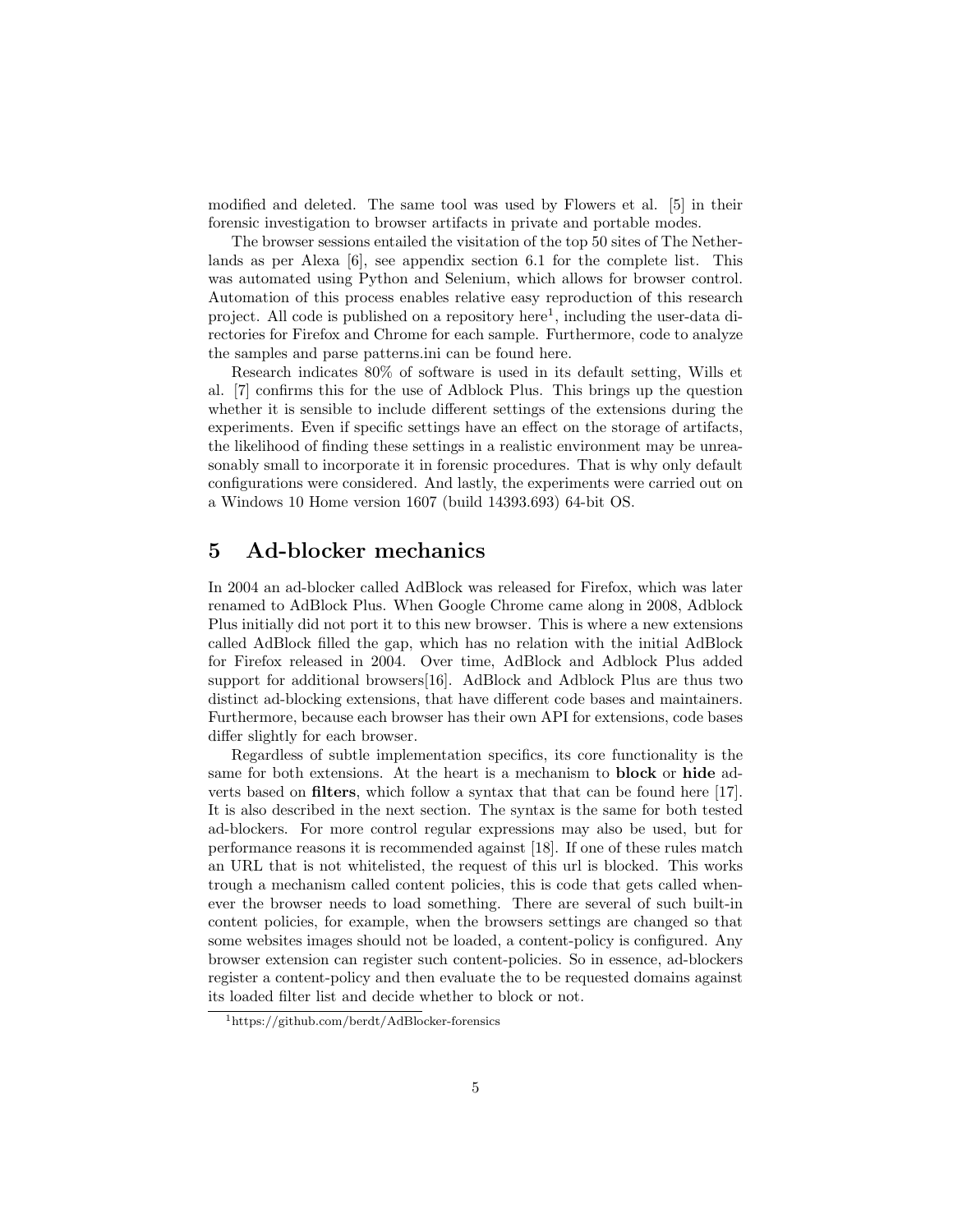This tactic, however, does not always work because some web pages embed ads in such a way that without requesting them the page will never load, for example, by embedding them into the main HTML document. So a second tactic used is to hide HTML elements trough CSS modification, e.g. by specifying 'display: none !important;' for elements that should not be visible. Extensions have the capability to add user stylesheets which can be set to have a higher priority than the websites stylesheets. These ads are however still transferred over the network but are just not visible. Elements to be hidden can be specified according to the earlier referenced filter rules, or, by any supported CSS selector for the particular browser.

#### 5.1 Filter lists

Adblock Plus and AdBlock users can obtain lists of filter rules by subscribing to them, these are automatically updated. There are also lists available for other purposes than blocking advertisements, such as for privacy by blocking web trackers. The most popular filter list used for blocking advertisements is EasyList, it was originally developed for the 2004 version of AdBlock [19]. It currently has almost 60.000 filter rules. By default, in the used test set-up, AdBlock subscribed to three lists: EasyList[21], the exception rules list [22] that whitelists advertisements that are blocked by EasyList but comply with certain criteria as is described here [20]. And the AdBlocks custom filters list [23]. Adblock Plus used EasyList and exception rules list, which are exactly the same as the ones used by AdBlock.

#### 5.2 Filter syntax

The simplest filter rule for blocking is a complete domainname, e.g. 'example.com' will block:

- http://example.com
- https://example.com
- http://ads.example.com
- http://example.com/ad.js

One can also specify wildcard characters, e.g. 'example.com/ads/\*', will block:

- http://example.com/ads/newad500
- https://example.com/ads/annoyingad/5

More options can be specified, such as to restrict from within which html tags the domain may or may not be loaded or restrict the filter to specific domain names. These options are specified after the '\$' sign and are separated using a comma, e.g. ads.google.com\$script,domain= myownsite.com will block: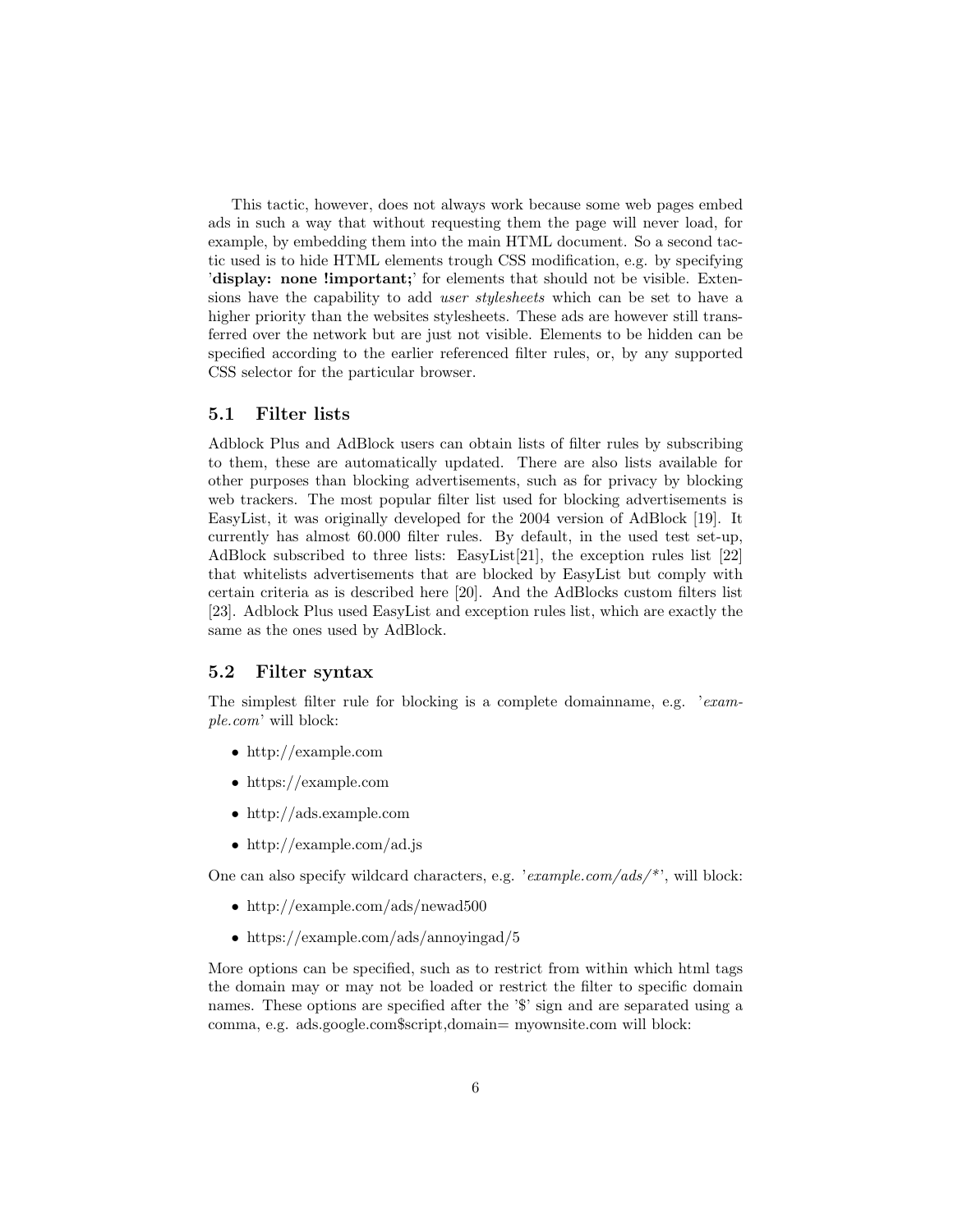• http://ads.google.com if it is between script tags or loaded as an image but not loaded from myownsite.com.

But it will not block:

• http://ads.google.com if it is between an img tag or requested from from myownsite.com.

Elements can be hidden by explicitly specifying them, such as by an id, class, table format or any combination of them. CSS selectors can also be used. Note that these filter do not need to have a domain component. For example, ' $##4$  dvert' will hide all elements that have the id 'advert', regardless on which domain. ' $\# \# . a dvert'$ ' will hide elements that have the class 'advert'.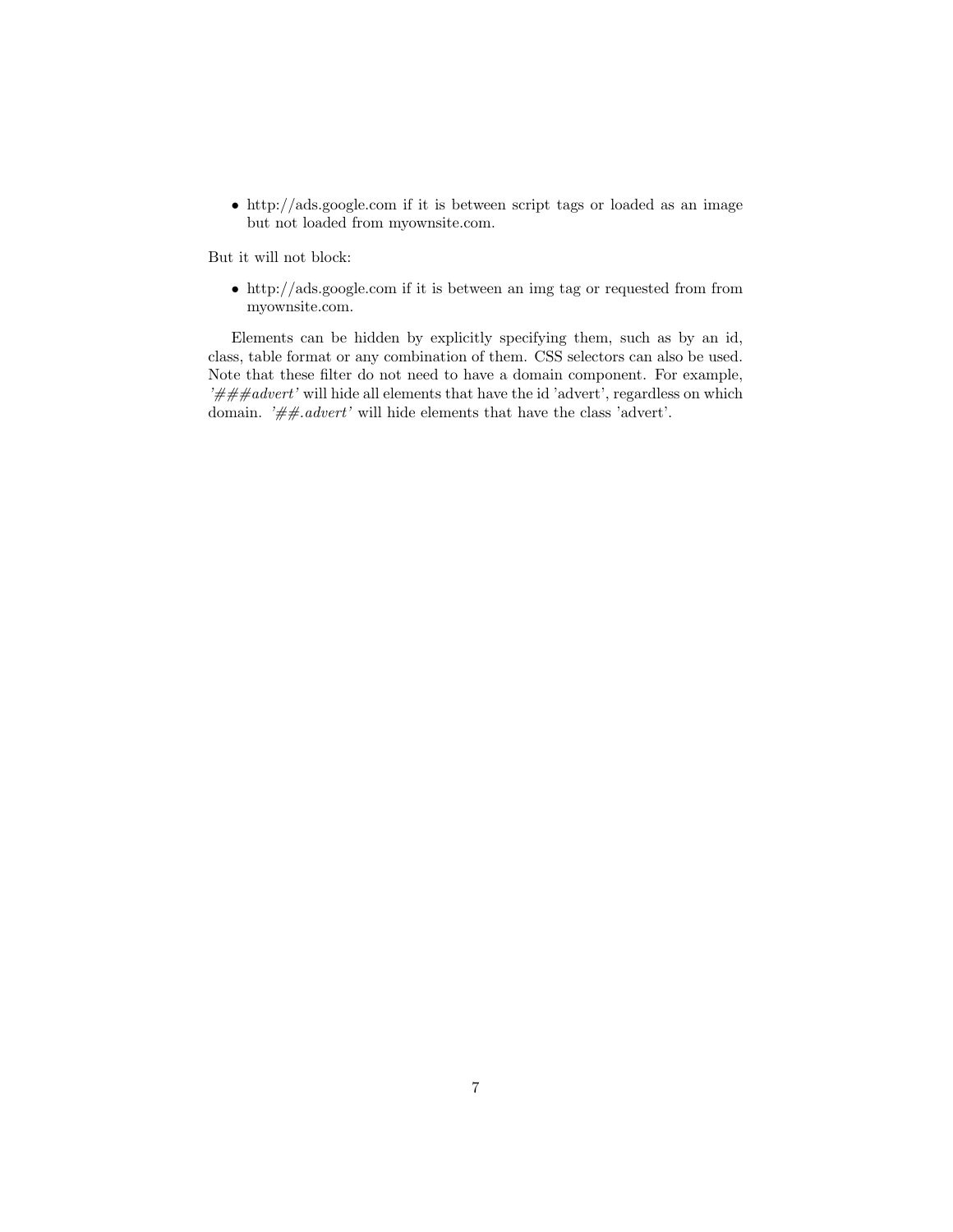## 6 Code review

To get a better understanding of the mechanics used by AdBlock and Adblock Plus its source code was studied. For this analysis the versions for Firefox and Chrome were used. Note that each browser has its own API for extensions so there are subtle differences depending on the browser. Some code snippets that are interesting from a forensics point of view of are dissected below. By no means an exhaustive of all interesting code is shown here, they are merely a subset with the most notable findings.

#### 6.1 Adblock Plus 2.8.2 source

For this short code review the Firefox version of Adblock Plus 2.8.2 was used. The .xpi file format used by Firefox to install extensions is merely a ZIP-archive with an installation script so unzipping is enough to get access to the source.

```
addUserCSS(subject, selectors.map(
  selector => selector + "{display: none !important;}"
),join("n");
if (!isPrivate(subject))
 port.emit("addHits", filters);
```
In the above snippet, when there is a filter hit for an element that needs to be hidden, the function AddUserCSS is called, which updates the user stylesheet css with the selector of the to be hidden element together with the property 'display: none !important'. Also interesting is the conditional branch depending on the value of isPrivate. This boolean is true if the request belongs to a private browsing session.

```
port.on("addHits", filters =>
\overline{f}for (let text of filters)
   FilterStorage.increaseHitCount(Filter.fromText(text));
});
```
This is a listener for port.emit with statement 'addHits', increasing the hit count for a given filter by calling FilterStorage.increaseHitCount. This class manages filters from local storage, manages them in memory and writes them back. In several other filter hit cases this function is called, the next snippet shows this function.

```
increaseHitCount: function(filter)
{
 if (!Prefs.savestats || !(filter instanceof ActiveFilter))
   return;
 filter.hitCount++;
```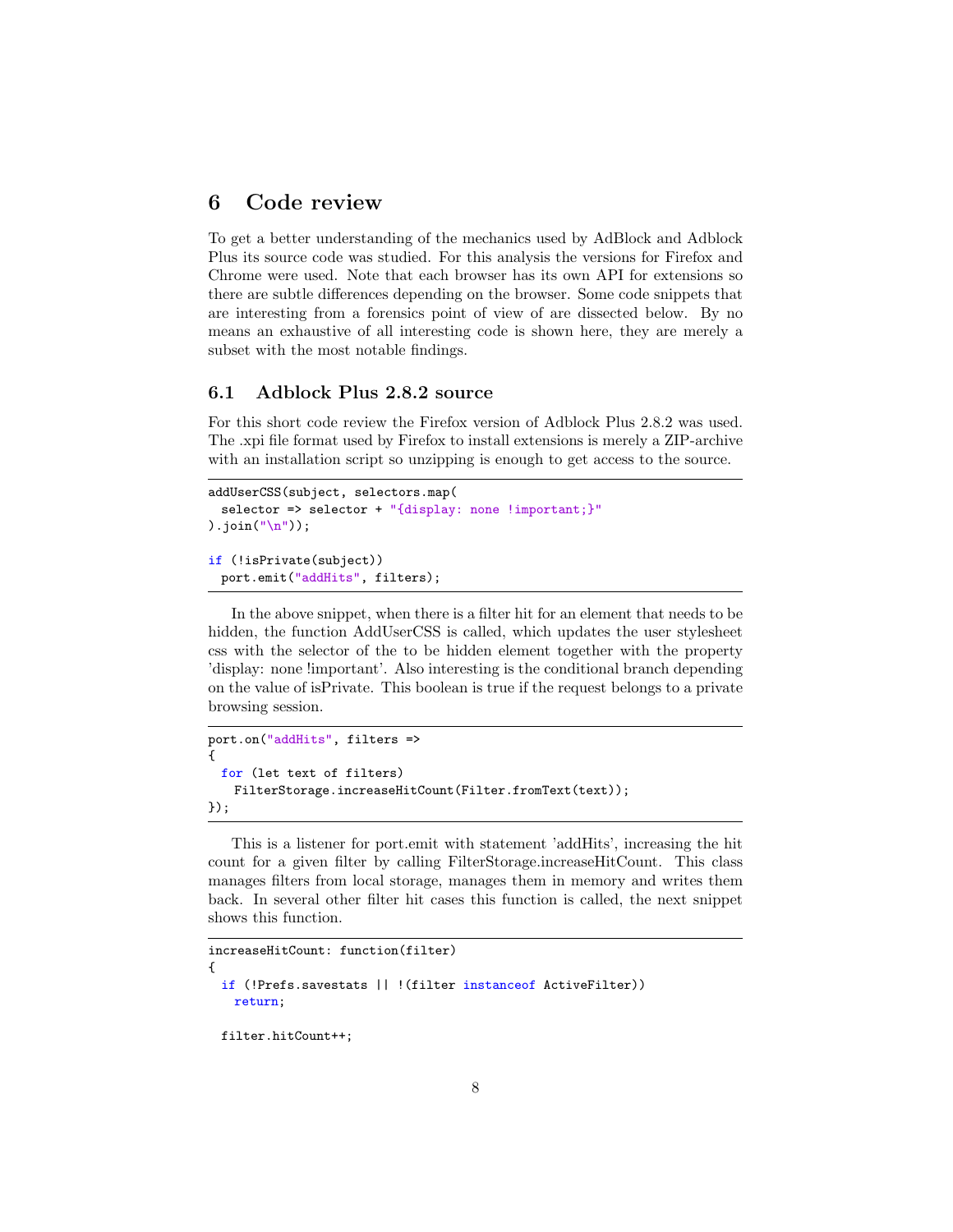```
filter.lastHit = Date.now();
}
```
This function has a conditional branch depending on the boolean !Prefs.savestats and another variable. If this branch is taken, the filter hitCount is increased and its lastHit variable is set by Date.now(), which returns the number of milliseconds elapsed since 1 January 1970 00:00:00 UTC [24]. The next snippet shows where Prefs.savestats is defined.

```
toggleSaveStats: function(window)
{
 if (Prefs.savestats)
 {
   if (!Utils.confirm(window, Utils.getString("clearStats_warning")))
     return;
   FilterStorage.resetHitCounts();
   Prefs.savestats = false;
 }
 else
   Prefs.savestats = true;
}
```
This snippet is responsible for managing the setting that decides whether filterhits are to be stored. When turned off (default: turned on) the function resetHitCounts() is called. This functions sets the hitCount and lastHit for each filter hit to 0.

#### 6.2 AdBlock 3.8.4 source

For this short code review the Chrome version of Adblock 3.8.4 was used. The .crx file format used by Chrome to install extensions is also just a ZIP-archive with a special header. So again, unzipping was enough to get access to the source.

```
for (var i = 0; i < selectors.length; i += SELECTOR_GROUP_SIZE)
   {
     var selector = selectors.slice(i, i + SELECTOR_GROUP_SIZE).join(",
          ");
     style.sheet.addRule(selector, "display: none !important;");
   }
```
It can be seen in the above snippet, that for elements that are to be hidden, the css styling property display: none !important is added. This is the same mechanism Adblock Plus uses.

logging = function(enabled) {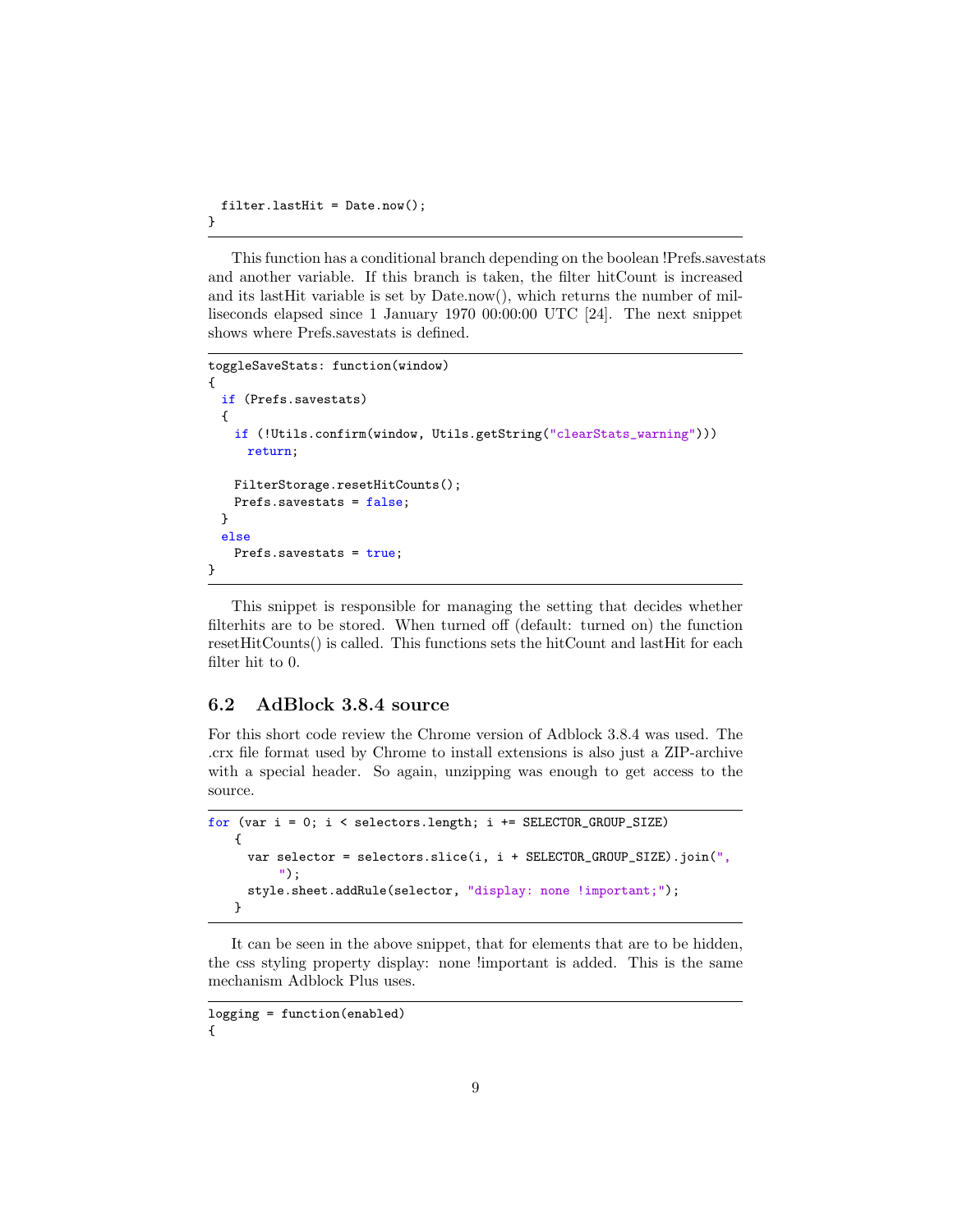```
if (enabled)
 {
   log = function()
   {
     if (VERBOSE_DEBUG || arguments[0] != '[DEBUG]') // comment out for
       // verbosity
       console.log.apply(console, arguments);
   };
   logGroup = function()
   {
     console.group.apply(console, arguments);
   };
   logGroupEnd = function()
   {
     console.groupEnd();
   };
 }
 else
 {
   log = logGroup = logGroupEnd = function(){
   };
 }
};
logging(false); // disabled by default
```
This is a logging function but it only logs to the console and is disabled by default.

```
var data = {
      u : user_ID,
       v : version,
       f : flavor,
       o : os,
       bv : browserVersion,
       ov : osVersion,
       ad: getSettings().show_advanced_options ? '1': '0',
       l : determineUserLanguage(),
       pc : total_pings,
       cb : getSettings().safari_content_blocking ? '1' : '0',
     };
var ajaxOptions = {
       type : 'POST',
       url : stats_url,
       data : data,
       success : handlePingResponse, // TODO: Remove when we no longer
           do a/b
                                   // tests
```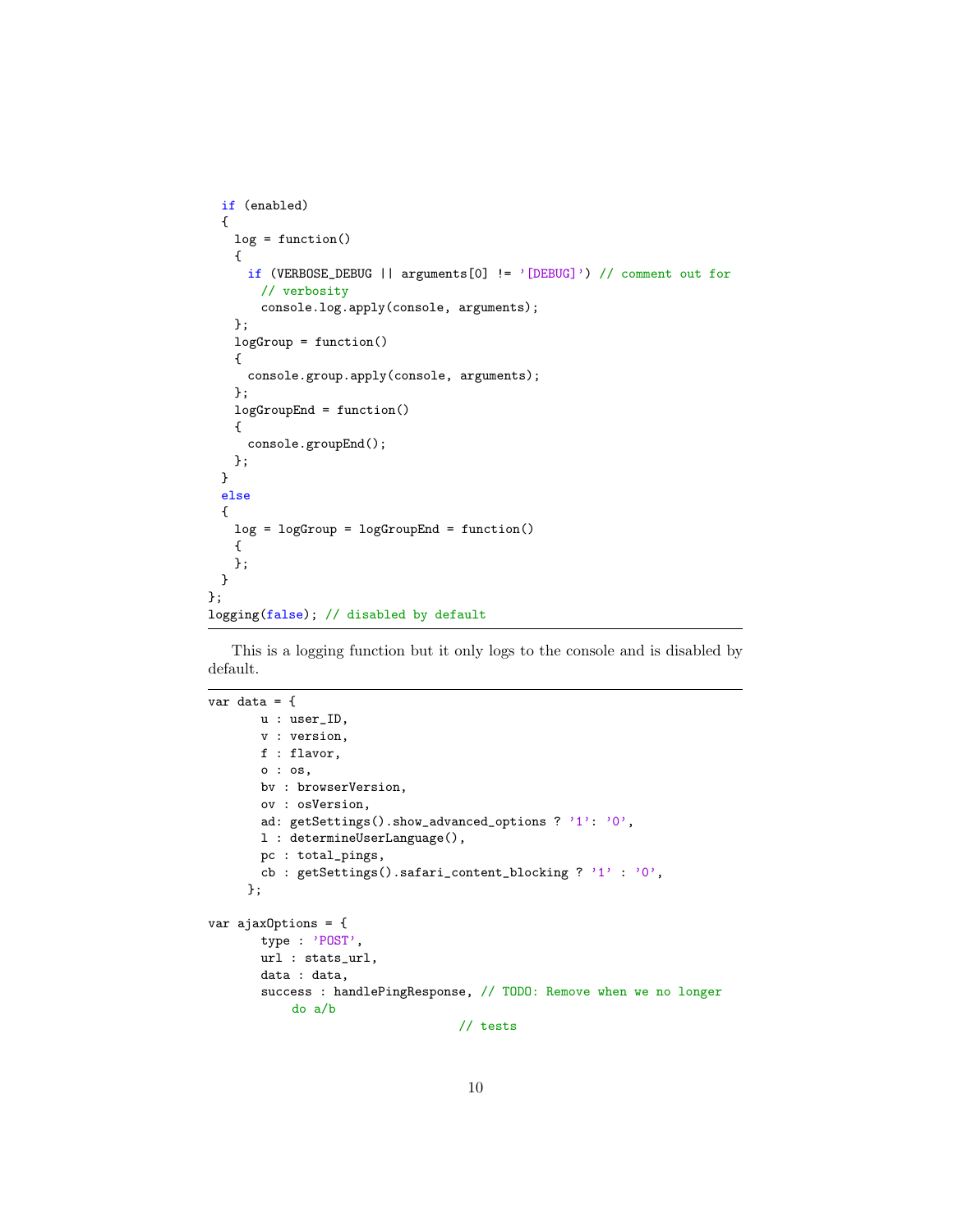```
error : function(e)
 {
   console.log("Ping returned error: ", e.status);
 },
};
```
Above the definition of two variables is shown, that is data and ajaxOptions, they are part of a periodic 'ping', every 55 minutes, which send a POST request to https://ping.getadblock.com/stats/. The 'data' variable shows all the parameters that are send as payload.

```
function updateStats()
 {
   var statsPage = document.getElementById("stats-page");
   var blockedPage = getBlockedPerPage(currentPage).toLocaleString();
   i18n.setElementText(statsPage, "stats_label_page", [blockedPage]);
   var statsTotal = document.getElementById("stats-total");
   var blockedTotal = Prefs.blocked_total.toLocaleString();
   i18n.setElementText(statsTotal, "stats_label_total", [blockedTotal]);
 }
```
This function updates the stats counter that is visible when clicking on the AdBlocks extension logo. Those stats are twofold, one is the total amount of filter hits on the current page, the second one is the total amount of filter-hits since installation.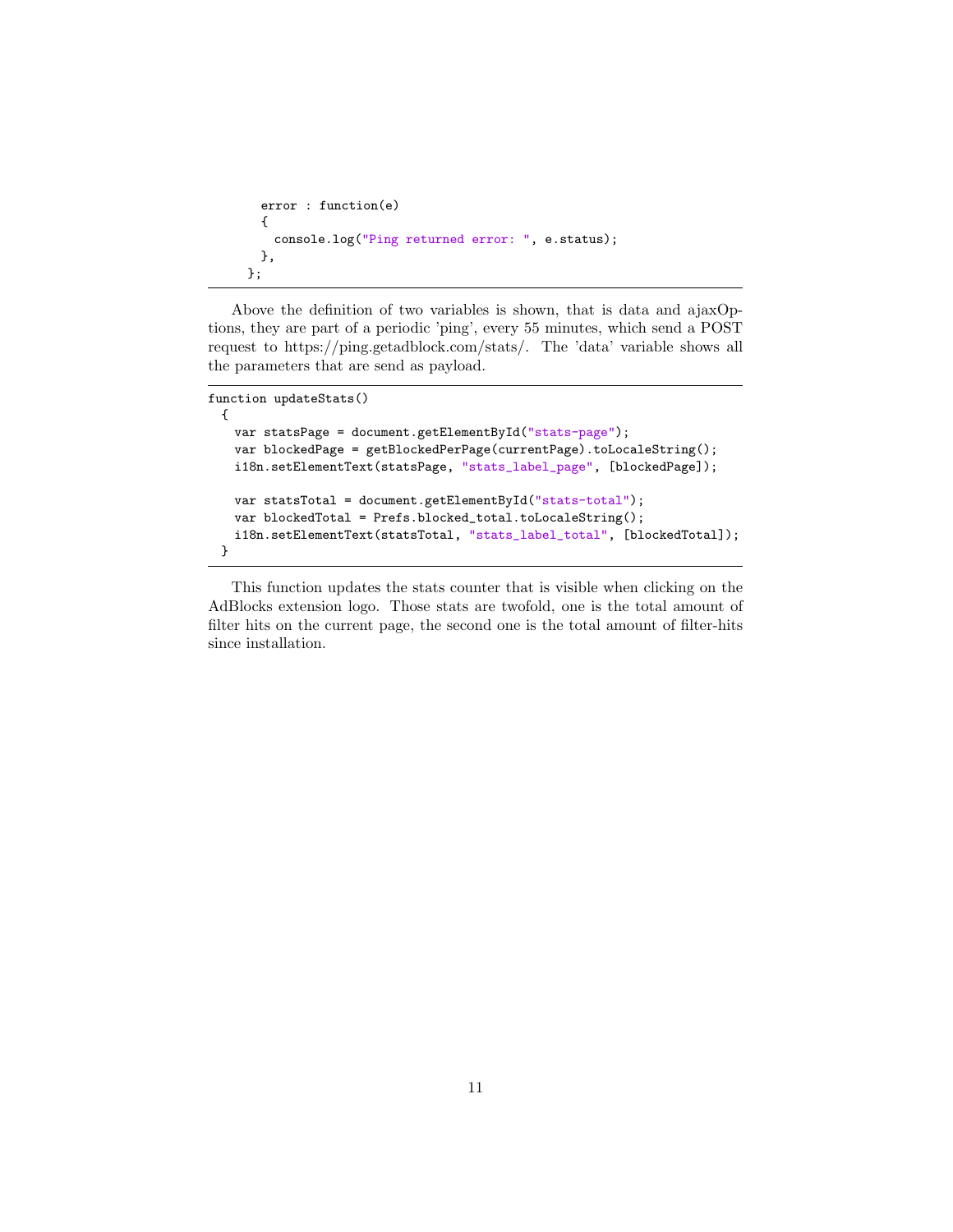## 7 Results

This section presents the results of the investigation to artifacts left behind by ad-blockers. Browser extensions are limited to storing data by using the browsers provided API. As such, any code logic that explicitly stores information can not store files outside of pre-defined locations by the browser. Firefox and Chrome store all data for each profile in its own data directory. These were extracted and can be found in the github repository.

Because Internet Explorer and Microsoft edge store data on different places of the file system, and to account for any implicit left behind artifacts, OSforensics was used to monitor the whole file system during sample creation. Snapshots were created before and after, they were compared, resulting in a list of file changes. Comparing these lists of file changes from a control sample against an ad-blocking sample gave clear insight in system wide file activity that was specific for ad-blocking enabled browsing.

#### 7.1 Google Chrome AdBlock 3.8.4 Artifacts

In the local extensions settings folder, local persistent storage for the keys as seen in Table 3 is managed. They are stored in LevelDB format, which is developed by Google. Its files are stored using a name scheme starting with 6 integers with .ldb or .log extension. The .log file seems to be related to levelDB, using it as sort of temporary storage, in this case it stored old values of blobked total. This storage is not encrypted [25]. A way to read its contents is by browsing to the extensions background page, then having the extension 'Storage Explorer' installed, enter the development tools and open chrome.storage.local. Other attempts, such as by reading this file with several python libraries and a dedicated levelDB viewer did not work.

| File(s)                                                                            | Content(s)    |
|------------------------------------------------------------------------------------|---------------|
| Default/Local Extension Settings/gighmmpiobklfepjocnamgkkbiglidom/ $[0-9]$ {6}.log | Old           |
|                                                                                    | blocked_total |
|                                                                                    | values        |
| Default/Local Extension Settings/gighmmpiobklfepjocnamgkkbiglidom/ $[0-9]$ {6}.ldb | Settings      |

Table 2: AdBlocks data storage location, file names are in regular expression format.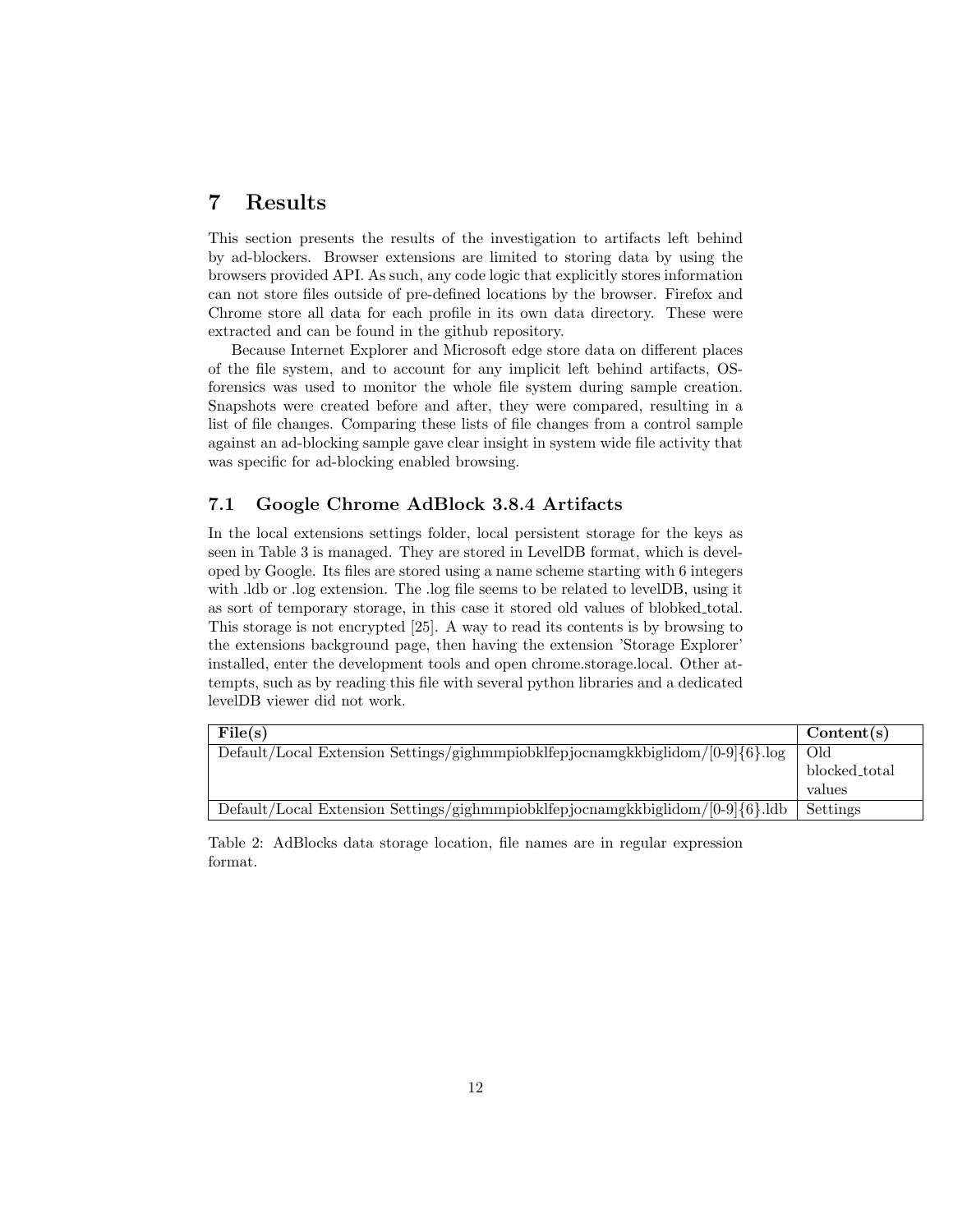| Key                   | Content                                                                   |
|-----------------------|---------------------------------------------------------------------------|
| blockage_stats        | Epoch installation time                                                   |
| file:pattern.ini      | $Filter list + subscription$                                              |
| next_ping_time        | Sends user data to https://ping.getadblock.com/stats/ on given epoch time |
| pref:blocked_total    | Total amount of filter hits since installation                            |
| pref:currentVersion   | Version number                                                            |
| pref:notificationdata | Information about the subscriptions such as when to check for updates.    |
| pref:settings         | Settings                                                                  |
| pref:total_pings      | Total amount of pings                                                     |
| userid                | unique user ID                                                            |

Table 3: Chrome together with AdBlock key value store contents

And lastly, the private browsing sample has similar results except for the .log file that is now filled with the content of the levelDB key: file:pattern.ini that contains the filters and information about filter list subscriptions. Outside of the Local Extension Settings folder no other notable artifacts were found.

#### 7.2 Mozilla Firefox Adblock Plus 2.8.2 Artifacts

A file called patterns.ini stores the filters used, filter list subscriptions and filter hits. New filter hits get appended to the beginning of the file just after a version declaration. They contain a hitCount and lastHit variable for each filter that was ever activated. hitCount is the total amount of times this filter has been activated by the user. lastHit is the epoch timestamp of the last hit.

| File                                                  | Content(s)                                         |
|-------------------------------------------------------|----------------------------------------------------|
| /adblockplus/patterns.ini                             | Filters used, filter list subscriptions and filter |
|                                                       | hits                                               |
| /adblockplus/patterns-backup1.ini                     | Empty                                              |
| $/$ extensions/d10d0bf8-f5b5-c8b4-a8b2-2b9879e08c5d/* | Adblock Plus application files                     |
| prefs.js                                              | User preferences, adblockplus settings that are    |
|                                                       | different than default are added here              |

Table 4: Adblock Plus files, location relative to the users data directory.

To test the usability of the stored filter hits, a python script was made that parses patterns.ini to check which visits out of the 50 visited websites in the sample left traces. 16 visits including their time of visit could be proofed. To get a better measurement, it was tested on a larger sample of to browsing to 500 different websites. Out of these 143 site visits could be determined.

Adblock Plus for Firefox explicitly checks whether the browser is running in private mode, if that is the case, filter hits are not stored.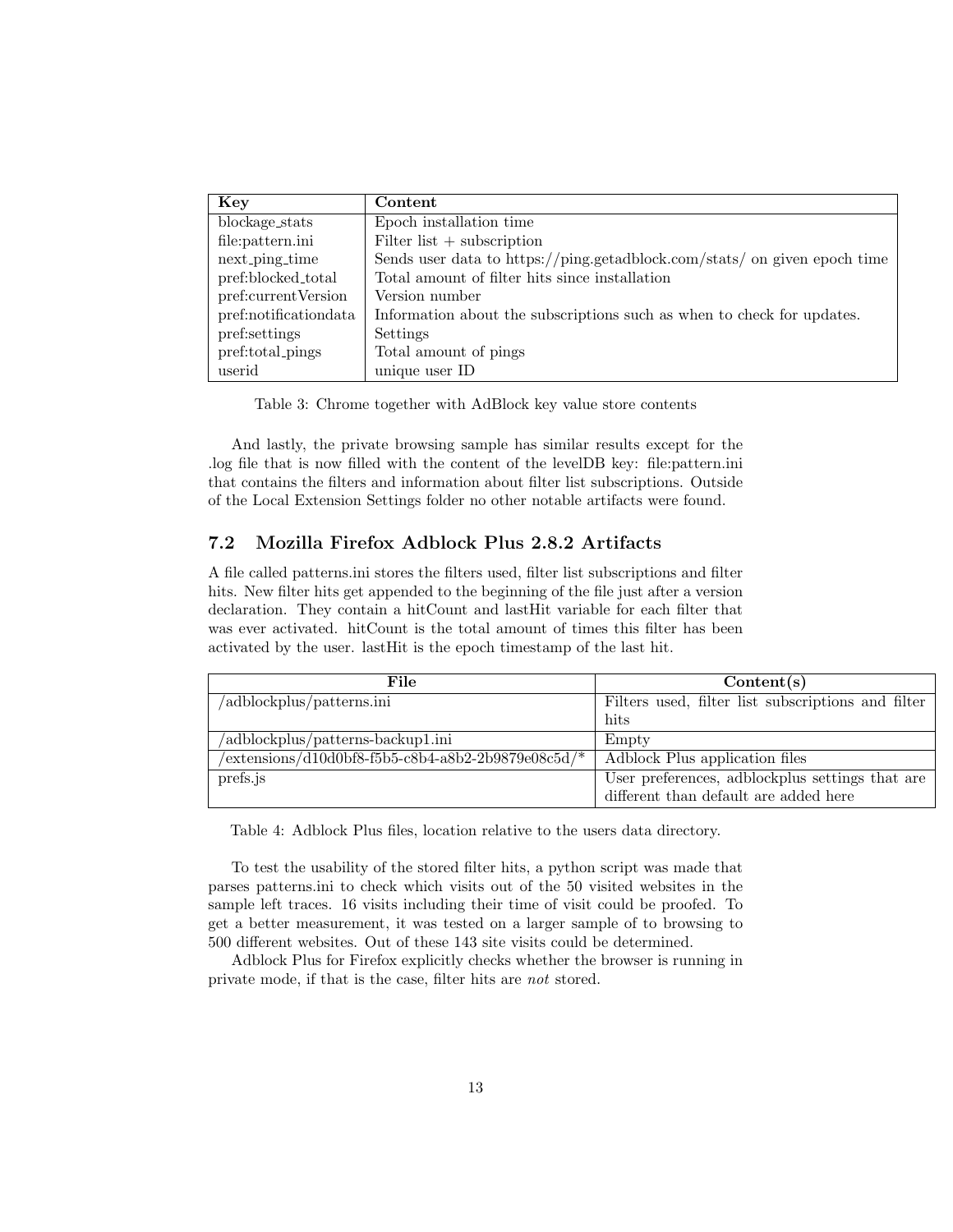## 7.3 Internet Explorer Adblock Plus 2.0.1 Artifacts

Unlike Adblock Plus together with Firefox, Internet Explorer together with Adblock Plus 2.0.1 does not store filter hits in the patterns.ini file. See table 5 for what it does store. Furthermore, a registery key HKCU/Software/AdblockPlus was created which contains a REG SZ called AppDataFolder that points to the folder where the filters and settings are stored.

| File(s)                                            | Content(s)                                          |
|----------------------------------------------------|-----------------------------------------------------|
| AppData/LocalLow/Adblock Plus for IE/patterns.ini  | Filters used and filter list subscriptions informa- |
|                                                    | tion.                                               |
| $AppData/LocalLow/Adblock Plus for IE/prefs.$ json | "notification data"                                 |
| AppData/LocalLow/Adblock Plus for IE/settings.ini  | Settings that are different than default are        |
|                                                    | added here.                                         |
| C:/Program Files/Adblock Plus for $IE$ /*          | Application files                                   |

Table 5: Adblock Plus artifacts

## 7.4 Microsoft Edge AdBlock 1.9.0.0 Artifacts

The last tested combination stores data in several places, which is shown in Table 6. Just as with AdBlock together with Chrome, this combination also stores data in a key value store, its contents can be seen in 7.

| File(s)                                                                                                              | Content(s)            |
|----------------------------------------------------------------------------------------------------------------------|-----------------------|
| WindowsApps/BetaFish.AdBlock/*                                                                                       | Application files     |
| ProgramData/Microsoft/Windows/AppRepository/BetaFish.AdBlock/                                                        | Manifesto file        |
| ProgramData/Microsoft/Windows/AppRepository/Packages/BetaFish.AdBlock/*                                              | package<br>deployment |
|                                                                                                                      | files                 |
| $\rm{AppData}/\rm{Local}/\rm{Packages}/\rm{BetaFish}.$ AdBlock_c1wakc4j0nefm/Settings/settings.dat   Key value store |                       |

Table 6: AdBlock artifacts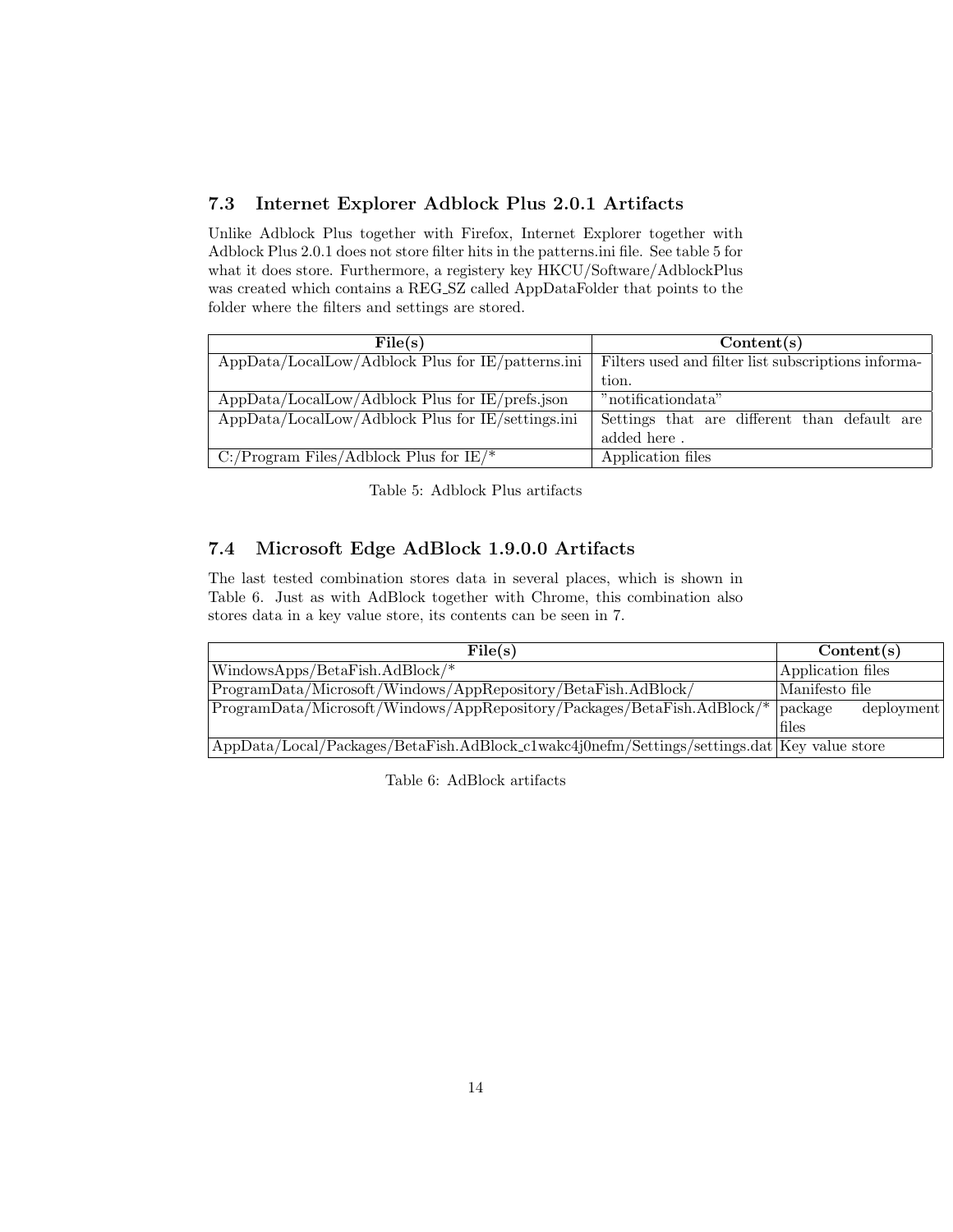| Key                      | Content                                                    |
|--------------------------|------------------------------------------------------------|
| blockage_stats           | Epoch time first filter hit and the total amount of filter |
|                          | hits since installation, split between 'total' and 'mal-   |
|                          | ware_total".                                               |
| filter_lists             | Pointing to filter lists location.                         |
| last_subscriptions_check | Epoch time last time filters were updated.                 |
| next_ping_time           | Sends user data to https://ping.getadblock.com/stats/      |
|                          | on given epoch time.                                       |
| settings                 | Settings.                                                  |
| total_pings              | Total amount of pings.                                     |
| userid                   | Unique user ID.                                            |

Table 7: Key value store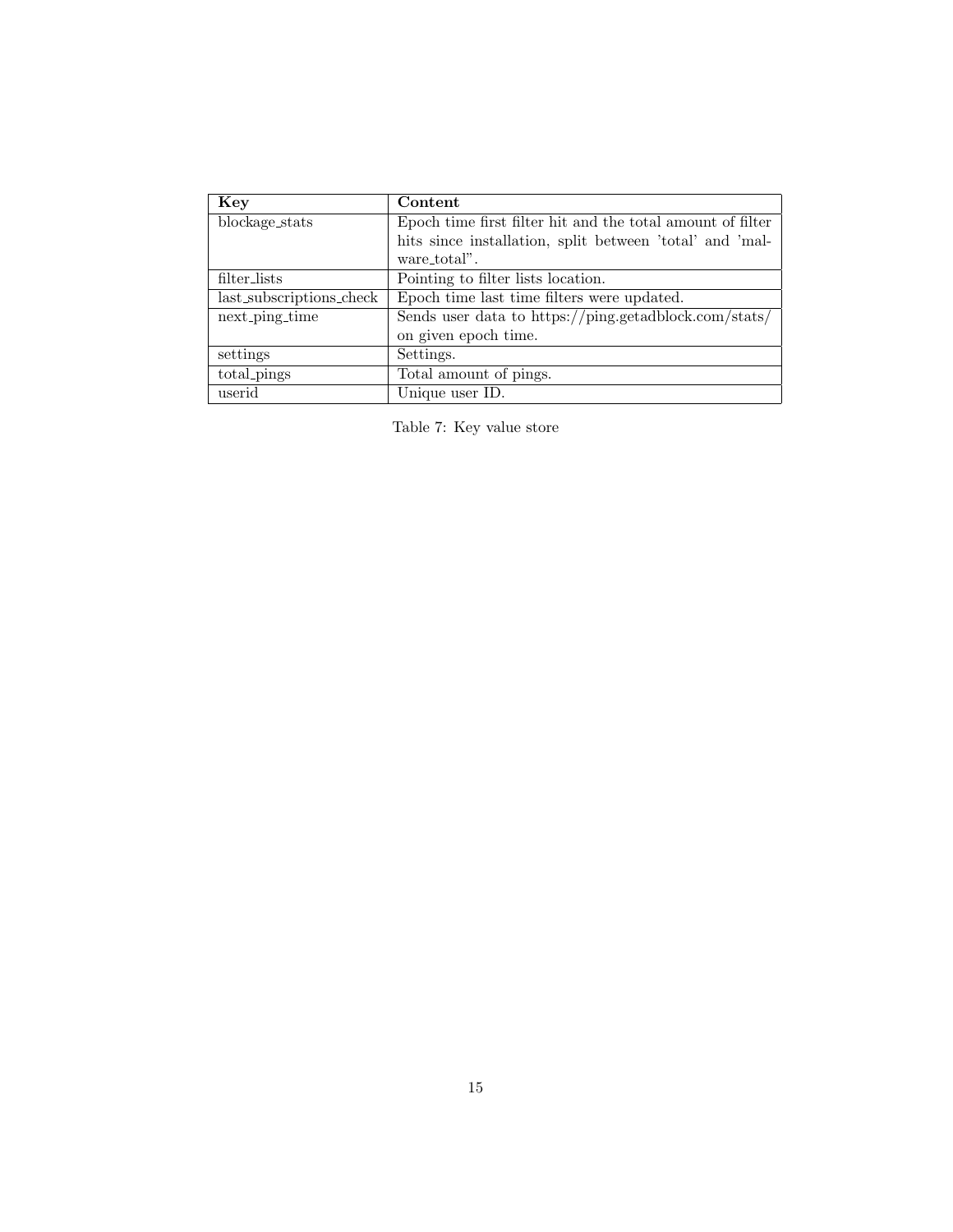## 8 Conclusion

The Windows file system was systematically checked for artifacts left behind when using AdBlock or Adblock Plus, which are the most popular ad-blocking extensions depending on the tested browser type. This was done by creating control, ad-blocking and private browsing samples. These samples were then compared to determine what artifacts are stored during browsing with the tested adblockers. Three tested combinations at least stored a total filter hitcount, which is the total amount of filter hits since its installation. Its usability for browser forensic purposes seems limited. Furthermore it was found that AdBlock periodically sends data to their servers, which among others, contain information about OS type, browser type and settings used.

Most notable was the finding that Firefox in combination with Adblock Plus stores filter hits, they can be used to determine the time of the last visit of a website. In the tested sample<sup>2</sup> of 50 websites, 18 of them could be proven due to domain components in the filter hit. Furthermore, in a larger sample<sup>3</sup> of 500 websites, an estimated 30% of visits could be proven. Filter hits that have no domain component may still be useful to proof the visitation of a website but it will always be with a certain degree of uncertainty. E.g., if there is the suspicion a specific website has been visited, and there are exact matching filter hits, there is an  $1/X$  change, depending on the amount of websites  $X$  that trigger the exact same filters, that this website has indeed been visited. Finding out X, however, is non trivial if not impossible. Lastly, the tested Adblock Plus version for Firefox explicitly checks whether the browser is running in private mode, if this is the case, the filter hits are not stored. So the developers made sure private browsing mode is respected.

| Combination                              | Artifacts useful for determining browsing history |
|------------------------------------------|---------------------------------------------------|
| Mozilla Firefox and Adblock Plus 2.8.2   | Yes                                               |
| Google Chrome and AdBlock 3.8.4          | No                                                |
| Internet Explorer and Adblock Plus 2.0.1 | No                                                |
| Microsoft Edge and AdBlock 1.9.0.0       | No                                                |

Table 8: Summarized results

<sup>2</sup>https://github.com/berdt/AdBlocker-forensics/tree/master/FireFox/AdBlock

 $3$ https://github.com/berdt/AdBlocker-forensics/tree/master/FireFox/AdBlock500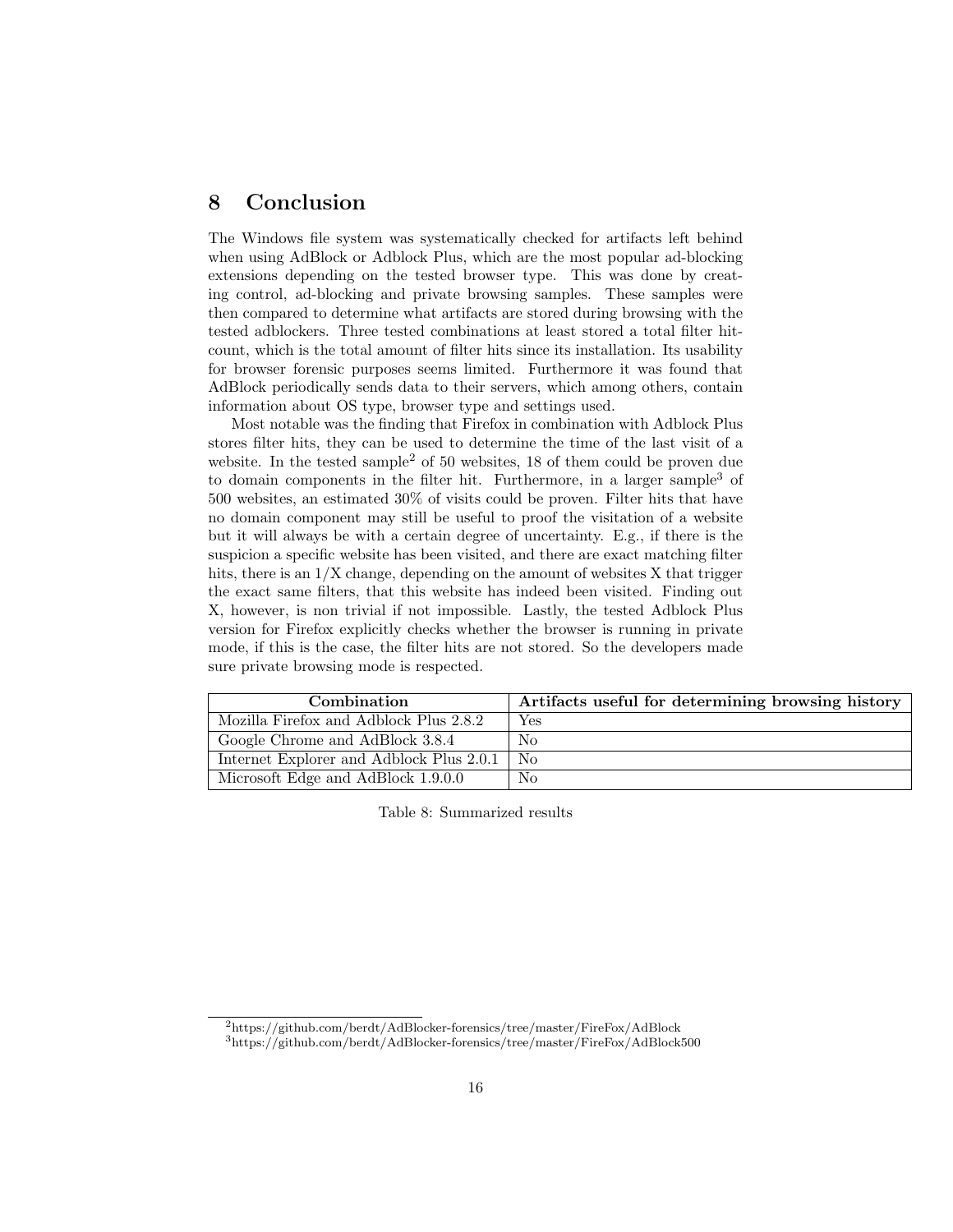## 9 Future research

The  $PoC<sup>4</sup>$  created to reliably parse the patterns.ini file is only partly finished, correctly parsing the filter hits so that domains can be classified in definitely visited and maybe visited is not trivial. It is doable but due to strict time constraints no time was left to complete it. Future researchers or forensic investigators are strongly encouraged to take up this challenge, it might make a difference someday if this combination is found during a forensic investigation.

Lastly, by no means does this research claim to have tested the whole adblocking extension landscape. There are many more, such as uBlock Origin with millions of users, this seems much, but it is has an estimated 21 times smaller market share than AdBlock. Still, testing other ad-blocking extensions may help forensic researchers in the future when they do encounter them. A similar approach as taken in this research should be taken, however, the use of OSforensics is strongly discouraged for this task. Using the sysinternals tool Process Explorer made by Microsoft is more suitable.

<sup>4</sup>https://github.com/berdt/AdBlocker-forensics/blob/master/FireFox/parsePatterns.ini.py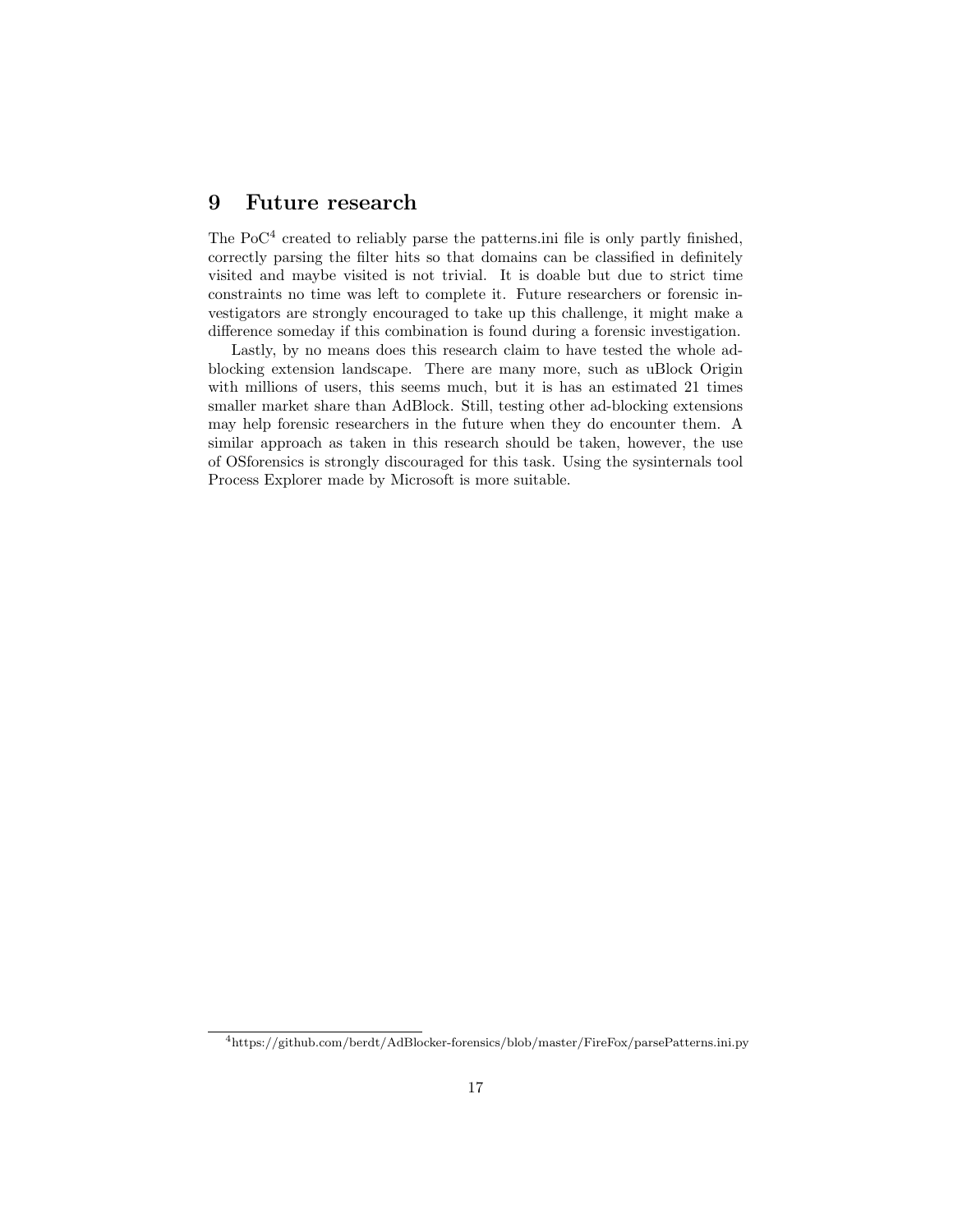## References

- [1] Pujol, Enric, Oliver Hohlfeld, and Anja Feldmann. "Annoyed Users: Ads and Ad-Block Usage in the Wild." Proceedings of the 2015 ACM Conference on Internet Measurement Conference. ACM, 2015.
- [2] Metwalley, Hassan, et al. "The online tracking horde: a view from passive measurements." International Workshop on Traffic Monitoring and Analysis. Springer International Publishing, 2015.
- [3] Sandvig, J. Christopher, Deepinder Bajwa, and Steven C. Ross. "US-AGE AND PERCEPTIONS OF INTERNET AD BLOCKERS: AN EX-PLORATORY STUDY."
- [4] The cost of ad blocking PageFair and Adobe 2015 Ad Blocking Report, https://downloads.pagefair.com/wpcontent/uploads/2016/05/2015 reportthe cost of ad blocking.pdf
- [5] Flowers, Cassandra, Ali Mansour, and Haider M. Al-Khateeb. "Web browser artefacts in private and portable modes: a forensic investigation." International Journal of Electronic Security and Digital Forensics 8.2 (2016): 99-117.
- [6] The top 500 sites on the web, https://www.alexa.com/topsites
- [7] Wills, Craig E., and Doruk C. Uzunoglu. "What Ad Blockers Are (and Are Not) Doing." Hot Topics in Web Systems and Technologies (HotWeb), 2016 Fourth IEEE Workshop on. IEEE, 2016.
- [8] Browser & Platform Market Share December 2016, https://www.w3counter.com/globalstats.php
- [9] SIMSON, L. "Remembrance of data passed: A study of disk sanitization practices." (2003).
- [10] Jeon, Sangjun, et al. "A recovery method of deleted record for SQLite database." Personal and Ubiquitous Computing 16.6 (2012): 707-715.
- [11] AdBlock, https://getadblock.com/
- [12] Chrome adblocker extensions, https://chrome.google.com/webstore/search/adblock
- [13] Firefox adblocker extensions, https://addons.mozilla.org/nl/firefox/search/?q=adblock&sort=users
- [14] Edge adblocker extensions, https://www.microsoft.com/enus/search/result.aspx?q=adblock&form=apps&search=
- [15] Adblocker modules and owners, https://adblockplus.org/en/modules
- [16] AdBlock and AdBlock Plus differences, https://help.getadblock.com/support/solutions/articles/6000087894-what-sthe-difference-between-adblock-and-adblock-plus-abp-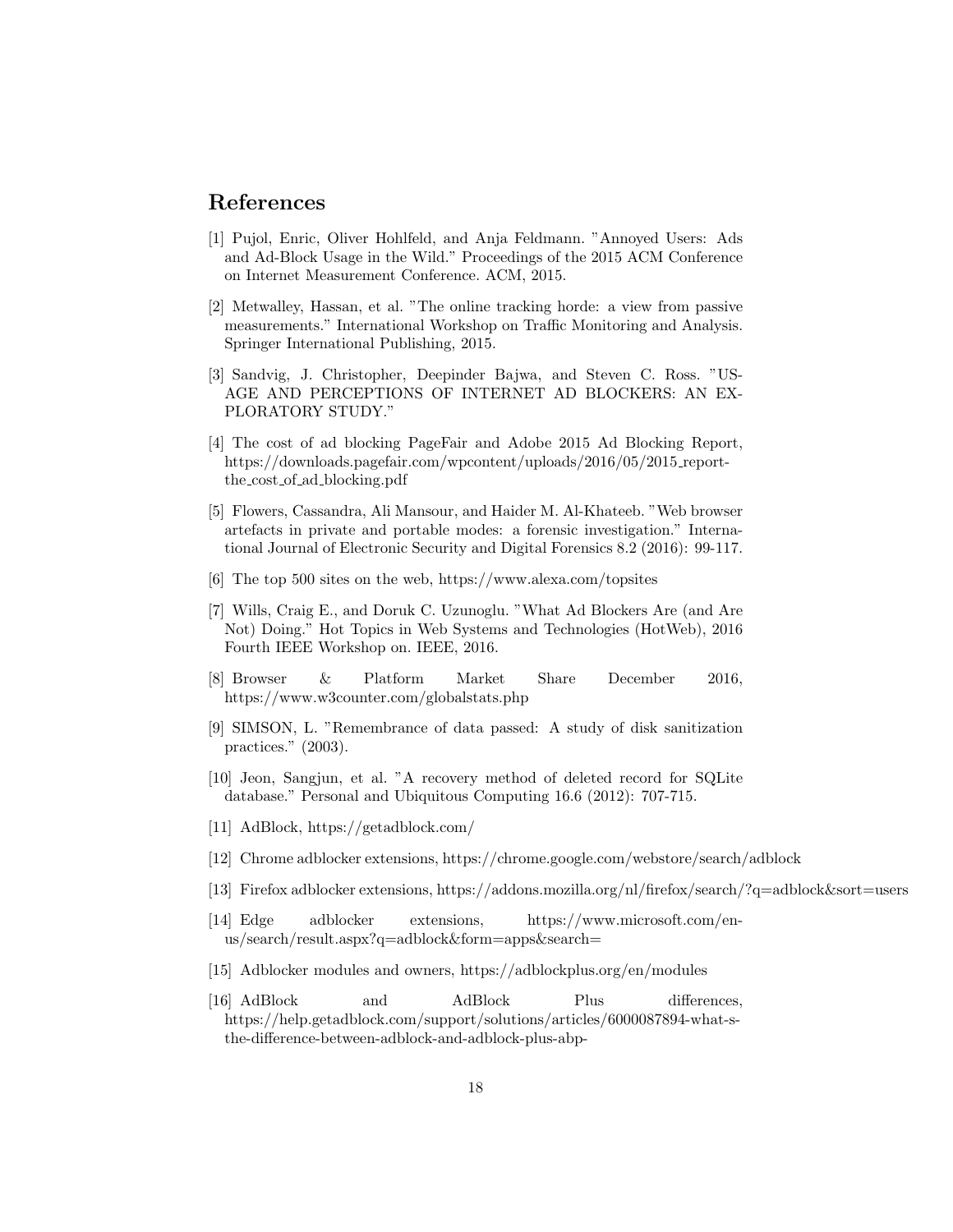- [17] Filters, https://adblockplus.org/nl/filters
- [18] Adblocker regular expression performance, https://adblockplus.org/en/filters#regexps
- [19] Easylist, https://easylist.to/
- [20] Acceptable ads, https://adblockplus.org/en/acceptable-ads
- [21] Exceptionrules, https://easylist-downloads.adblockplus.org/exceptionrules.txt
- [22] Easylist, https://easylist-downloads.adblockplus.org/easylist.txt
- [23] Adblock custom list, https://cdn.adblockcdn.com/filters/adblock custom.txt
- [24] date.now() JS, https://developer.mozilla.org/en-US/docs/Web/JavaScript/Reference/Global Objects/Date/now
- [25] Chrome storage API, https://developer.chrome.com/extensions/storage
- [26] Nisbet, Alastair, Scott Lawrence, and Matthew Ruff. "A forensic analysis and comparison of solid state drive data retention with trim enabled file systems." (2013).

# 10 Appendix

### 10.1 Top 50 most popular sites in The Netherlands as per Alexa.com on 10-01-2017.

- 1. Google.nl
- 2. Youtube.com
- 3. Google.com
- 4. Facebook.com
- 5. Wikipedia.org
- 6. Vk.com
- 7. Yandex.ru
- 8. Yahoo.com
- 9. Live.com
- 10. Marktplaats.nl
- 11. Linkedin.com
- 12. Instagram.com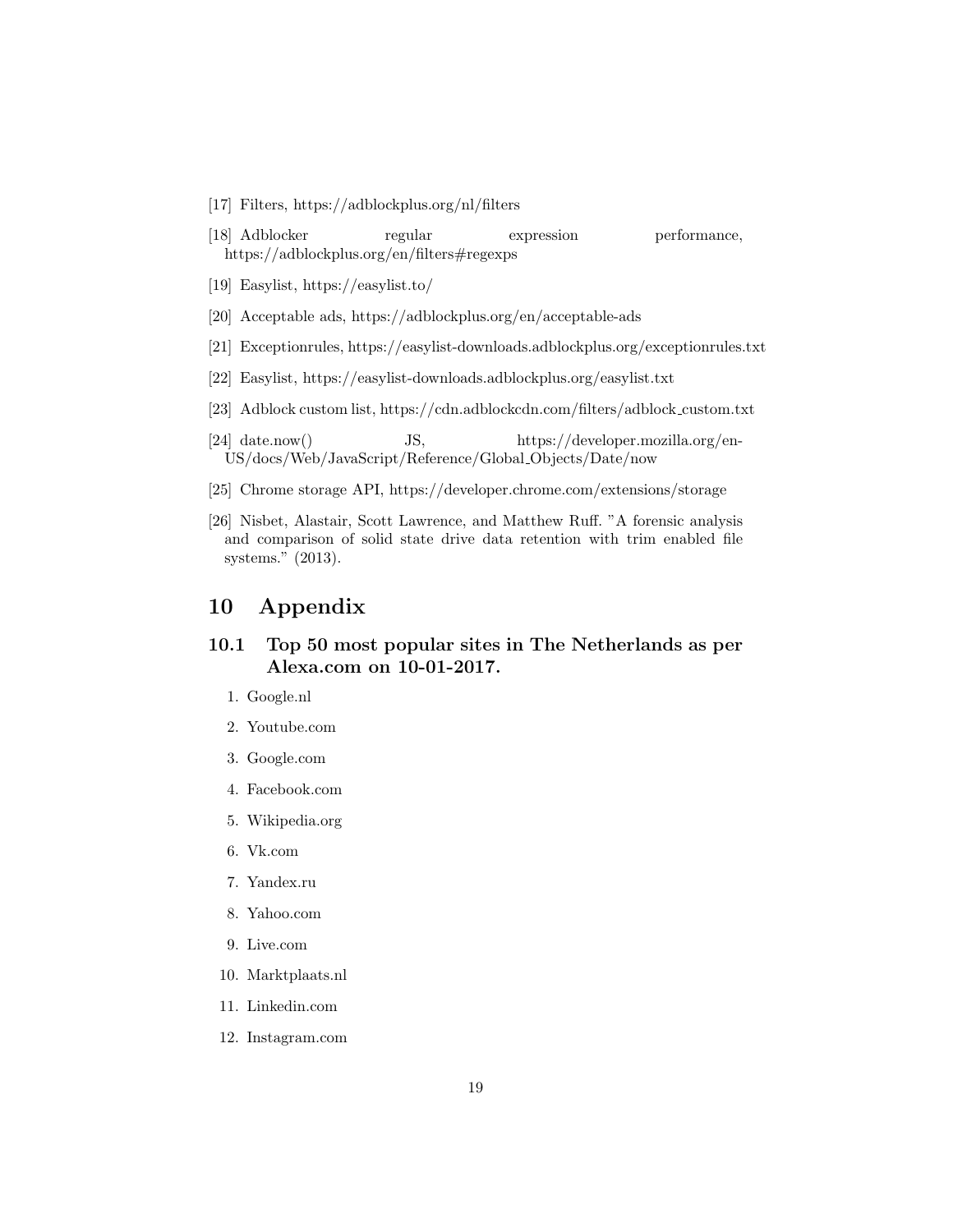- 13. Reddit.com
- 14. Google.co.id
- 15. Twitter.com
- 16. Rutracker.org
- 17. Ing.nl
- 18. Livejasmin.com
- 19. Nu.nl
- 20. Pornhub.com
- 21. Aliexpress.com
- 22. Mail.ru
- 23. Booking.com
- 24. Ok.ru
- 25. Dumpert.nl
- 26. Telegraaf.nl
- 27. Google.ru
- 28. Imdb.com
- 29. Xhamster.com
- 30. Txxx.com
- 31. Bongacams.com
- 32. Wordpress.com
- 33. Imgur.com
- 34. Netflix.com
- 35. Vkmag.com
- 36. Tumblr.com
- 37. T.co
- 38. Bol.com
- 39. Rabobank.nl
- 40. Bing.com